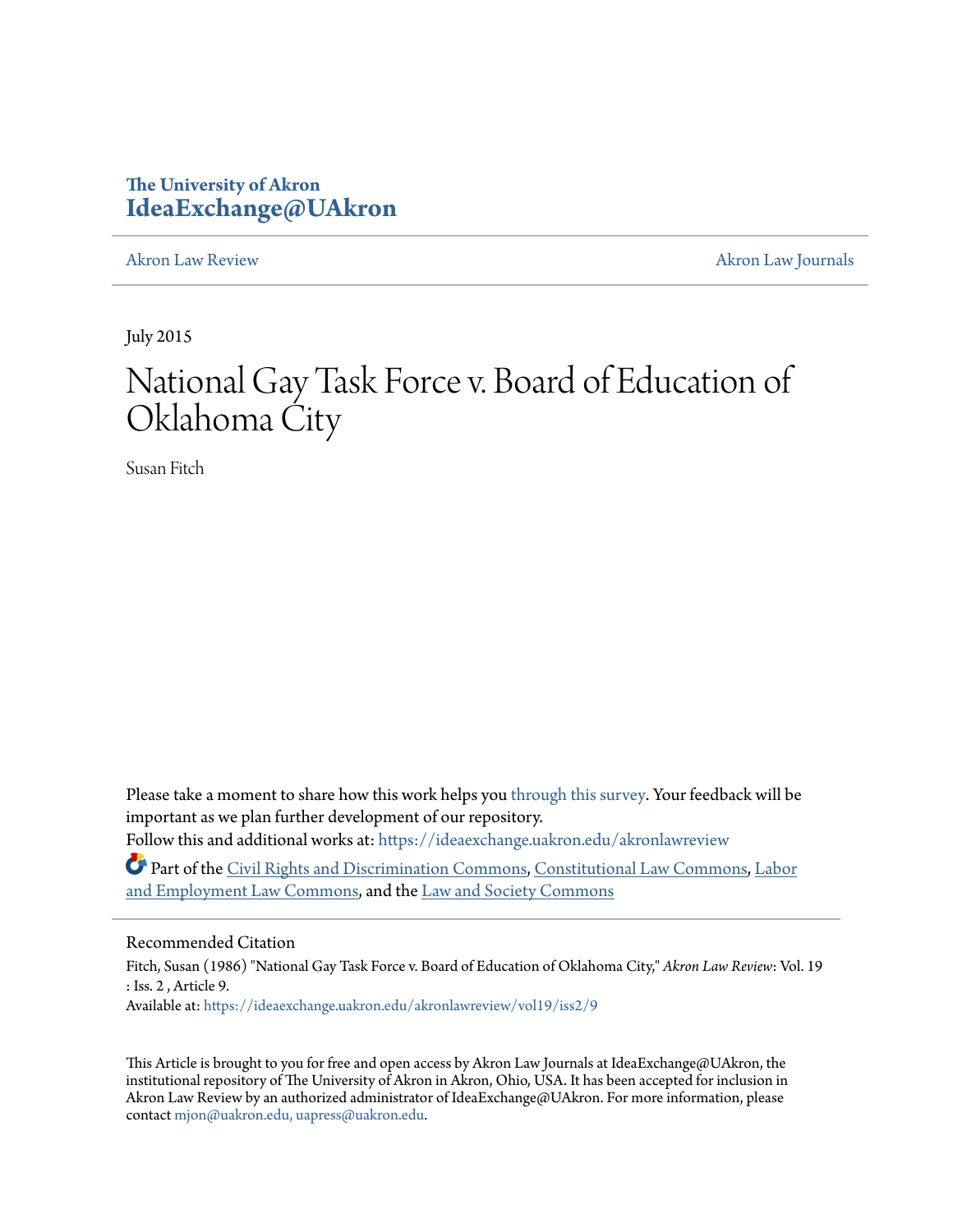## *NATIONAL GA Y TASK FORCE V. BOARD OF EDUCA TION OF OKLAHOMA CITY*

## **INTRODUCTION**

Homosexual teachers have looked to the American court system for two types of relief: **(1)** protection against employment discrimination based upon their status as homosexuals; and (2) protection against reprimands for voicing an opinion on the topic of homosexuality.' Until the last quarter century, it has been as if teachers gave up their first amendment rights<sup>2</sup> when they received their teaching certificates.<sup>3</sup>

The National Gay Task Force **(NGTF)** looked to the courts for relief in challenging an Oklahoma statute which attempted to regulate teachers' speech. *National Gay Task Force v. Board of Education of Oklahoma City4* marks the first time since the beginning of the gay rights movement that the United States Supreme Court has granted *certiorari* to a case which had homosexuality as its central issue.' The result in *National Gay Task Force6* has left

'Lavine, Free Speech. Rights of Homosexual Teachers, 80 COLUM. L. REV. 1513, 1514 (1980) (hereinafter cited as Lavine). This note discusses balancing teachers' right to free speech against the state's interest in regulating teachers' speech.

'U.S. CONST. amend. **1.** "Congress shall make no law respecting an establishment of religion, or prohibiting the free exercise thereof; or abridging the freedom of speech, or of the press; or of the right of the people to peaceably assemble, and to petition the Government for a redress of grievances."; Keyshian v. Board of Regents, 385 U.S. 589 (1967) (Faculty members of a New York State University were reinstated after having been dismissed for refusing to certify that they were not communists); Pickering v. Board of Educ., 391 U.S. 563 (1968) (A teacher was fired after publicly commenting upon the Board of Education's method of fund raising. The Supreme Court recognized the right of teachers to formulate and publicly announce opinions regarding public issues without fear of dismissal. The proper balance is a "balance between the interests of a teacher, as a citizen, in commenting upon matters of public concern and the interests of the State, as an employer, in promoting the efficiency of the public services it performs through its employees.") *Id.* at 568: Tinker v. Des Moines lndep. School Dist., **393** U.S. *503* (1969) (Three students protested the Viet Nam War by wearing black armbands, even though this violated school rules. The students were suspended. The Court recognized that "it can hardly be argued that either students or teachers shed their constitutional rights to freedom of speech or expression at the schoolhouse gate.") *Id* at 506.

<sup>3</sup>See generally, Lavine, supra note 1; Stevens, Balancing Speech and Efficiency: The Educator's Freedom of Expression after Pickering, 8 **J.L.** & EDuc. 223 (1979). This note discusses the harmonization of teachers' interest of free speech and the state's interest of regulating teachers' speech since Pickering; Kusma, First Amendment Rights and Teacher Dismissal: A Survey, 4 OHIo **N.U.L.** REV. 392 (1977). This note discusses the limitations of teachers' first amendment rights.

'729 F.2d 1270 (10th Cir. 1984), *affd,* 105 S.Ct. 1858 (1985).

'The case of Rowland v. Mad River Local School Dist., 730 F.2d 444 (1984), cert. denied. 105 S.Ct. 1373 (1985), was denied a writ of certiorari to the United States Supreme Court February **25,** 1985, only one month before hearing the National Gay Task Force case. Homosexuality was the central issue of this case also, dealing specifically with the issue of the "rights of public employees to maintain and express their private sexual preferences." Rowland, 105 S.Ct. 1373. A non-tenured teacher was suspended from her high school guidance counseling position in December of 1974 and did not have her contract renewed in April of 1975 solely because she was bisexual. The Sixth Circuit Court of Appeals ruled that the school district's decision to not renew the teacher's contract could not be objected to on a first amendment basis because the teacher's speech was not about "a matter of public concern." Rowland, 730 F.2d at 45 **1.** The court also held that the teacher did not have an equal protection claim because the teacher did not present evidence of "how other employees with different sexual preferences were treated." *Id.* When the writ of certiorari was denied, Justice Brennan with whom Justice Marshall joined, wrote a dissenting opinion stating reasons why cer*tiorari* should have been granted. Justice Powell took no part in the consideration or decision of this petition. *Id.* at 1379.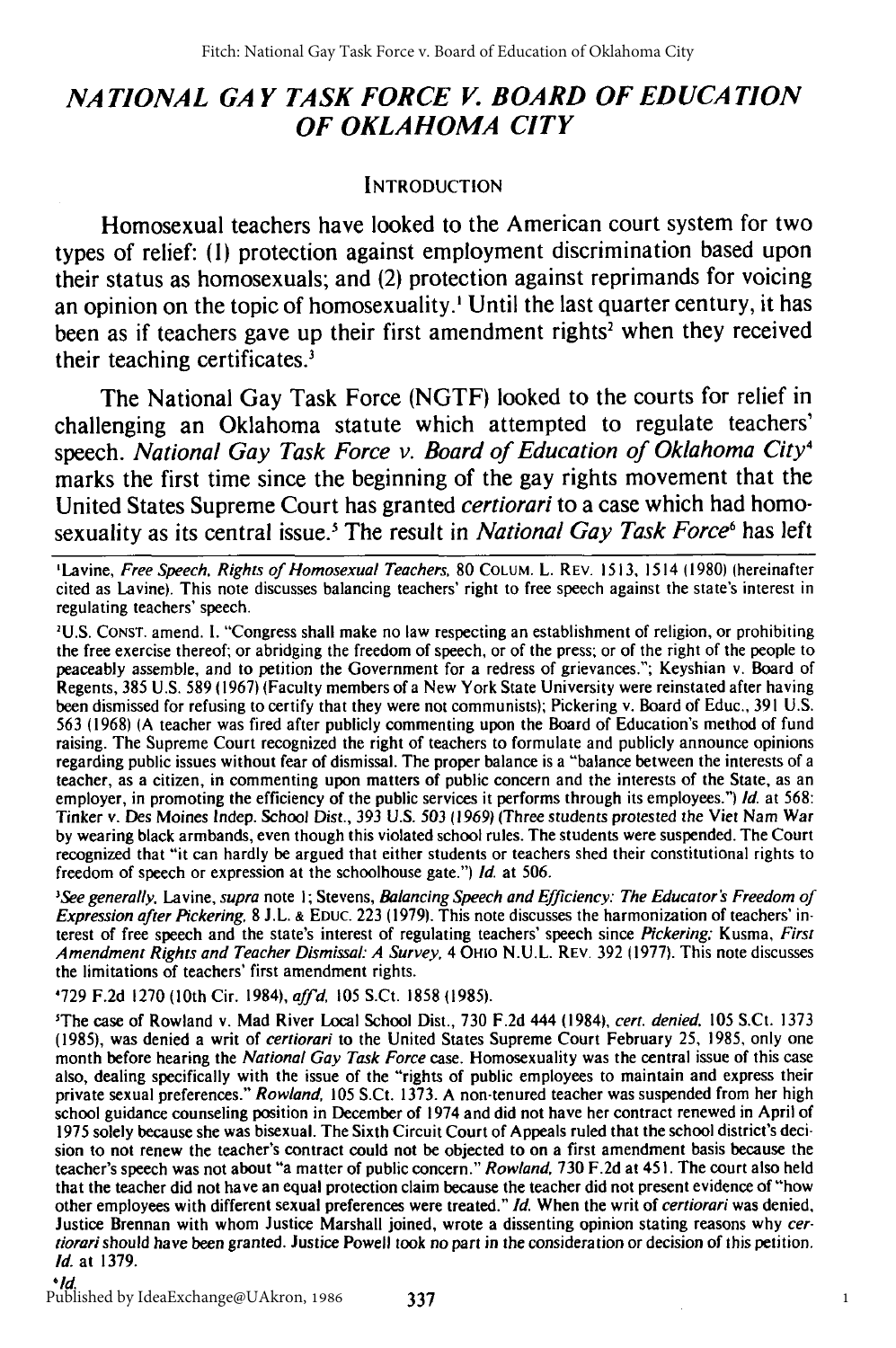2

both the challengers and the defenders of the Oklahoma statute claiming victory.'

The **NGTF** claims that although the portion of the statute which prohibits teachers from advocating or promoting homosexuality in the classroom has been upheld, four members of the Supreme Court have demonstrated that laws which silence all speech about homosexuality will not be upheld.' The Board of Education of Oklahoma City will probably lobby to have the Oklahoma legislature pass a new law which will not infringe upon the constitutional rights of homosexual teachers

## FACTS

In **1978,** the Oklahoma legislature enacted a statute" which provided for the dismissal or suspension of teachers engaging in homosexual activity or conduct. This statute attempted to regulate not only teachers, but any teachingrelated employee, that is, one who comes in continual contact with school children." Also, the statute prohibited all speech relating to the issue of homosexuality. However, this law was never actually invoked because the **NGTF** immediately filed an action in federal court challenging the facial constitutionality of the statute.<sup>12</sup> The NGTF believed that the Oklahoma statute was "too broad and would inhibit teachers from expressing their views on

**8** *Id.*

**91d.**

'"OKLA. **STAT. ANN.** tit. 70, § 6-103.15 (West Supp. 1984).

A. As used in this section:

- **1.** Public homosexual activity means the commission of an act defined in Section 886 of Title 21 of the Oklahoma Statutes, if such act is:
	- a. committed with a person of the same sex, and
	- b. indiscreet and not practiced in private;
- 2. "Public homosexual conduct" means advocating, soliciting, imposing, encouraging or promoting public or private homosexual activity in a manner that creates a substantial risk that such conduct will come to the attention of school children or school employees; and
- 3. "Teacher" means a person as defined in Section 1-116 of Title 70 of the Oklahoma Statutes.
- B. In addition to any ground set forth in Section 6-103 of Title 70 of the Oklahoma Statutes, a teacher, student teacher, or a teachers' aide may be refused employment or reemployment, dismissed, or suspended after a finding that the teacher or teachers' aide has:
	- I. Engaged in public homosexual conduct or activity; and
	- 2. Has been rendered unfit, because of such conduct or activity, to hold a position as a teacher, student teacher or a teachers' aide.
- C. The following factors shall be considered in making the determination whether the teacher, student teacher or teachers' aide has been rendered unfit for his position:
	- I. The likelihood that the activity or conduct may adversely affect students or school employees;
	- 2. The proximity in time and place of the activity or conduct to the teacher's, student teacher's or teachers' aide's official duties;
	- 3. Any extenuating or aggravating circumstances; and
	- 4. Whether the conduct or activity is of a repeated or continuing nature which tends to encourage or dispose school children toward similar conduct or activity.

"For the purpose of this note, all employees affected by this statute will be referred to as teachers.

<sup>2</sup>NGTF membership includes teachers in the Oklahoma Public School System. See, National Gay Task Force, 729 F.2d at 1272. https://ideaexchange.uakron.edu/akronlawreview/vol19/iss2/9

<sup>&#</sup>x27;The Washington Post, March 27, 1985, at A2.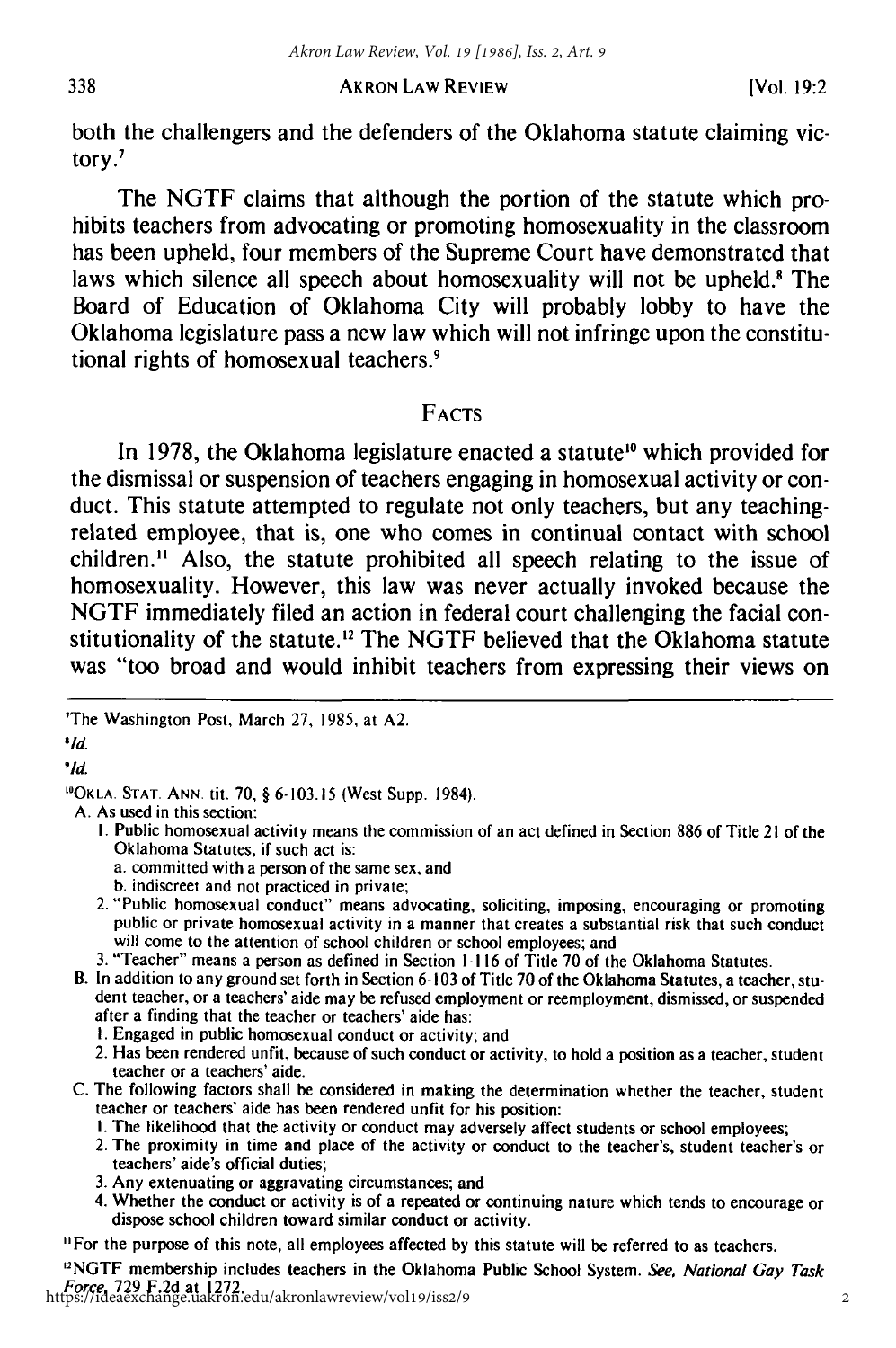Fall, **19851**

#### RECENT **CASES**

homosexuality."<sup>13</sup> The district court applied the "material and substantial disruption test," and held that the statute was constitutional despite the fact that it reaches protected speech."'

The NGTF appealed to the Tenth Circuit Court of Appeals, contending that the statute violated the first and fourteenth amendments. The Tenth Circuit Court reversed<sup>15</sup> holding that "the statute, in so far as it punishes homosexual conduct as that phrase is defined in the statute to include advocating  $\dots$ encouraging or promoting public or private homosexual activity is unconstitutional."<sup>16</sup> The court added that the unconstitutional portion of the statute was severable from the portion which proscribes "homosexual activity," thereby enabling that portion to withstand constitutional attack.<sup>17</sup>

An appeal to the United States Supreme Court resulted in a split decision,<sup>18</sup> and an affirmance of the judgment of the Tenth Circuit Court of Appeals.<sup>19</sup> Furthermore, the Court did not order reargument of this case.<sup>20</sup>

This note will focus on the opinion of the Tenth Circuit Court of Appeals and will discuss the Oklahoma statute as it relates to: (1) teachers' right of privacy; (2) the doctrine of overbreadth; (3) the doctrine of statutory vagueness; (4) teachers' right to equal protection; and (5) the establishment clause.

## RIGHT OF PRIVACY

The right of privacy was first recognized as a fundamental right in Griswold *v. Connecticut*.<sup>21</sup> One of the most controversial types of right of privacy is the right of privacy of sexual intimacy between homosexuals.<sup>22</sup> The right of privacy is defined as a right to be free from unwarranted governmental intrusion into matters which fundamentally affect a person.<sup>23</sup> The United

<sup>&</sup>quot;See supra note **7.**

*<sup>14</sup>National* Gay Task Force. 729 F.2d at 1272-73.

**<sup>&</sup>quot;A** three judge panel reversed this decision by a 2-1 vote.

<sup>&</sup>quot;National Gay Task Force, 729 F.2d at 1275.

*<sup>17</sup>Id.*

*<sup>&</sup>quot;* National Gay Task Force, 105 S.Ct. 1858 **(1985).** Justice Powell took no part in the decision of this case because of illness.

<sup>&</sup>lt;sup>19</sup>The tie vote, 4-4, caused the Supreme Court to affirm the Tenth Circuit Court's decision. Because of this affirmance, the Supreme Court ruling does not serve as a precedent for other cases. Neil v. Biggers, 409 U.S. 188 (1972). No Supreme Court opinion was written.

<sup>&</sup>quot;It could be that Justice Powell did not want to take part in this decision. The Court ordered reargument on three other cases which resulted in a tie during Justice Powell's absence.

**<sup>21381</sup>**U.S. 479 (1965). The director and a doctor of the Planned Parenthood League of Connecticut were convicted as assessories in violation of a Connecticut statute prohibiting the use of contraceptives. Appellants distributed contraceptives to married couples. The Court held the statute unconstitutional as it invaded the right to marital privacy. Id. at 486.

*nSee* People v. Onofre, 51 N.Y.2d 476, 415 N.E.2d 936, 434 N.Y.S. 2d 947 (1980), cert. denied, 451 U.S. 987 (1981); National Gay Task Force, 729 F.2d 1270; See generally, Blackburn, Human Rights in an International Context: Recognizing the Right of Intimate Association, 43 OHIO ST. L.J. 143 (1982). This note discusses the right of privacy in all types of human relationships.

<sup>3</sup>Eisenstadt v. Baird, 405 U.S. 438, 453 (1972). Published by IdeaExchange@UAkron, 1986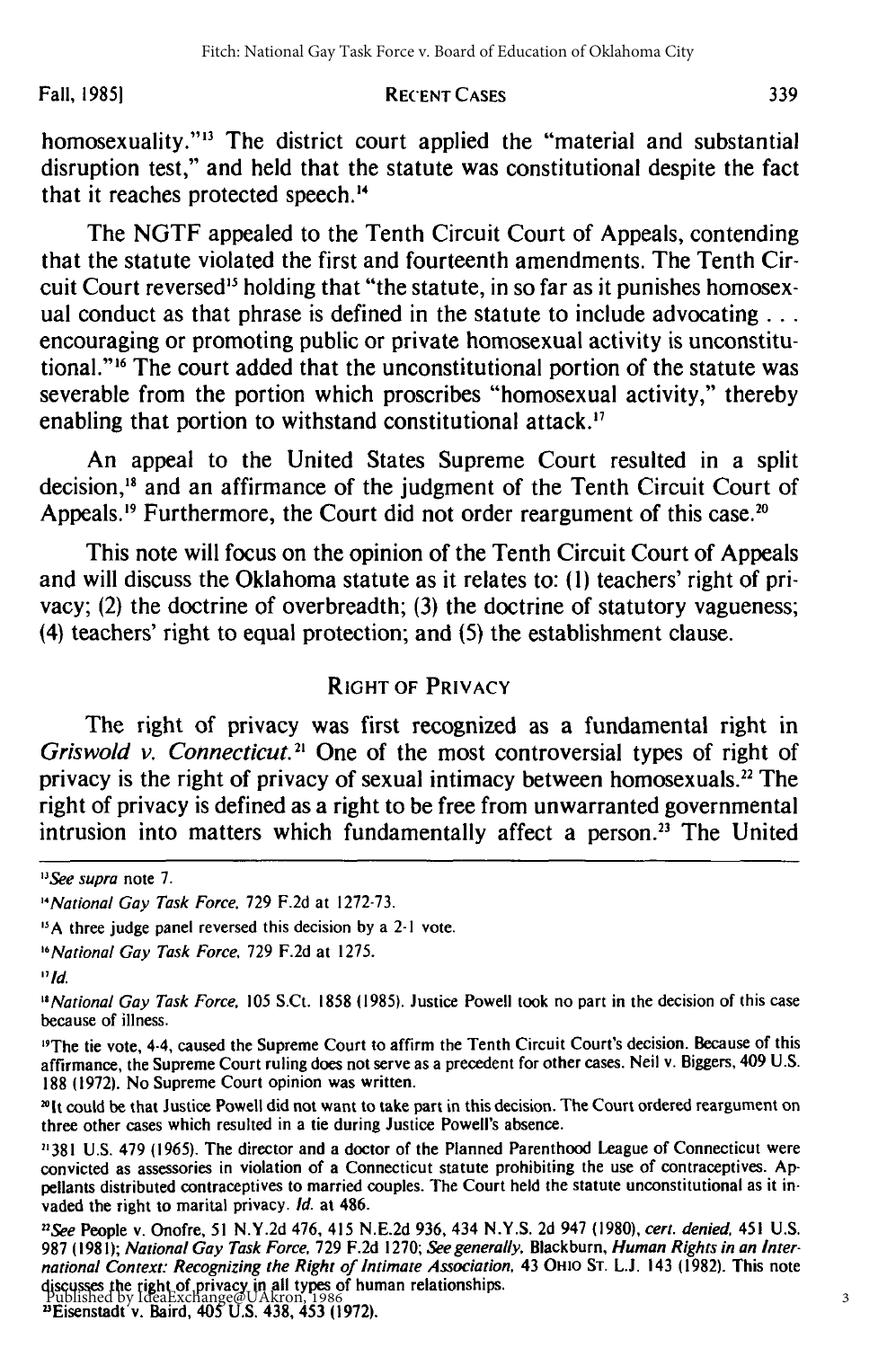States Supreme Court in *Roe v. Wade24* stated that governmental intrusion into a person's life is permissible only when the state proves that the governmental intrusion is warranted.<sup>25</sup> In *Whalen v. Roe*, <sup>26</sup> the Supreme Court set out the interests protected **by** the constitutional right of privacy." The Tenth Circuit Court<sup>28</sup> applied the standards set out in *Baker v. Wade*,<sup>29</sup> *People v. Onofre.*<sup>30</sup> and *Lovisi v. Slayton*<sup>31</sup> when determining whether a teacher's right of privacy is violated **by** the Oklahoma statute.

In *Baker v. Wade,32* Donald Baker, a homosexual, brought suit attacking the constitutionality of a Texas statute<sup>33</sup> which proscribed deviate sexual intercourse between persons of the same sex. Donald Baker contended that according to the Texas statute, his behavior was criminal, but that the same kind of sexual behavior which the Texas statute defines as "deviate" is protected **by** the constitutional right of privacy, when practiced **by** married couples. Recognizing that "the right of privacy protects individuals' decisions concerning marriage, procreation, contraception, abortion, and family relationships  and that any government regulation upon such fundamental rights may be justified only **by** a compelling state interest and must be narrowly drawn to express only the legitimate state interest at stake,"<sup>34</sup> the court held that there is a right of privacy to private sexual conduct between consenting adults.<sup>35</sup> Akron Law Review, Vol. 19 [1986], Iss. 2, Art. 9<br>
(Vol. 19:2<br>
1 AKRON Law Review<br>
1 (Vol. 19:2<br>
1 in Roe v. Wade<sup>14</sup> stated that governmental intrusion in-<br>
1 in Roe v. Wade<sup>14</sup> stated that governmental intrusion in<br>
1 In

In *People v. Onofre*,<sup>36</sup> Ronald Onofre was convicted of violating a New York statute<sup>37</sup> which made consensual sodomy a crime. The court recognized

*2*5 *1d.* at 154.

21429 **U.S. 589 (1977).**

*271d.* at **599** n. 24.

(2) protection from involuntary exposure of a person's private affairs; and

**(3)** freedom from governmental compulsion into a person's actions, thoughts, experiences and beliefs.

*"National* Gay Task Force, **729 F.2d** at **1273.**

**1553** F. Supp. 1121 **(N.D.** Tex. **1982).**

**3051 N.Y.2d** 476, 415 N.E.2d 936, 434 **N.Y.S.2d** 947 **(1980),** cert. denied, 451 **U.S. 987 (1981).** See generally, Schwartz, Consensual Sodomy and the Choice of a Moral Doctrine: New York's Permissive Position, 5 W. NEW ENG. L. REV. **75 (1983);** Katz, Sexual *Morality* and the Constitution: People v. Onofre, 46 ALB. L. REV. **<sup>311</sup>(1982);** Note, Constitutional Law, 20 **J.** FAM. L. 174 **(1981-82);** Wolff, Expanding the Right of Sexual Privacy, **27** Loy. L. REV. **1279 (1981). All** articles discuss Onofre, **51 N.Y.2d** 476, 415 N.E.2d **936,** <sup>434</sup> **N.Y.S.2d** 947 **(1980).**

**31539 F.2d** 349 (4th Cir.), cert. denied, 429 **U.S. 977 (1976).**

**11553** F. Supp. 1121 (N.D. Tex. 1982).

*3Id.* at 1124. **"A** person commits an offense if he **[or** she] engages in deviate sexual intercourse with another individual of the same sex. Deviate sexual intercourse means any contact between any part of the genitals of one person and the mouth or anus of another person. **A** violation of this statute is a class **C** misdemeanor, punishable only **by** a fine not to exceed \$200." **Id.**

'ld. at **1135.**

 $35$  Id. at 1148.

<sup>3651</sup>N.Y.2d 476, 415 N.E.2d 936, 434 N.Y.S.2d 947 (1980), cert. denied 451 U.S. **987** (1981).

"Id. at 484, 415 N.E.2d at 938, 434 N.Y.S.2d at 948-49, cert. denied, 451 U.S. **987** (198 **1).** "A person is guilhttps://ideaexchangesialarsodomy/altienhevengages/in devisadesexual intercourse with another person. Deviate sexual

340

<sup>2410</sup> U.S. **113,** reh'g denied, **410** U.S. 959 (1973).

**<sup>(</sup>I)** the right to be free from governmental intrusions into a person's private affairs;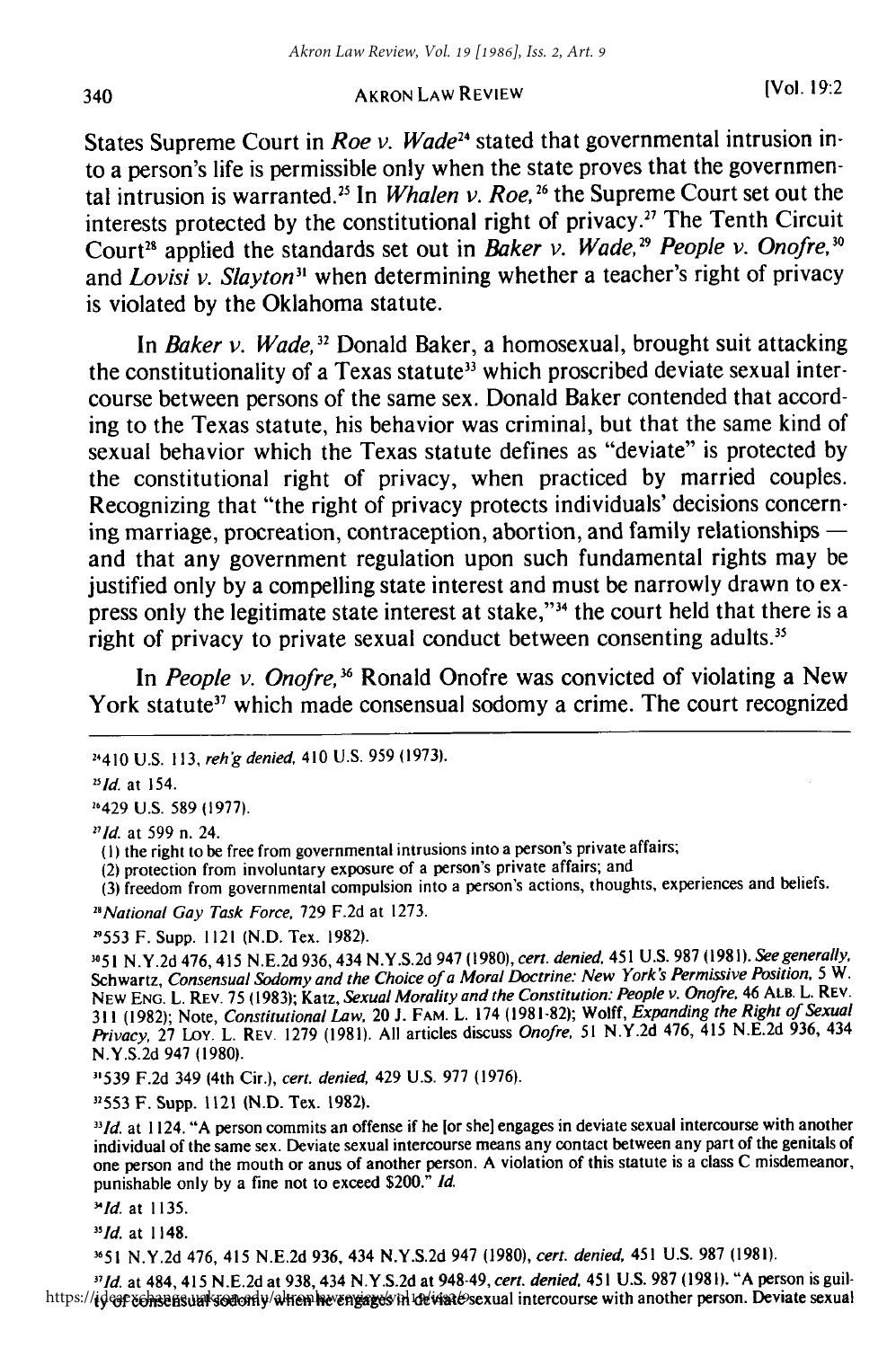#### Fall, **19851 RECENT CASES**

that when acts such as those defined **by** the New York consensual sodomy statute are done in private, there is no rational basis for prohibiting such acts if they are done voluntarily by consenting adults.

In *Lovisi* v. Slayton,*<sup>38</sup>*a married couple was convicted of violating a Virginia sodomy statute.<sup>39</sup> Mr. and Mrs. Lovisi placed an advertisement in a magazine to solicit a third sexual partner. Pictures were taken of the three persons engaging in sexual activity in the Lovisi's home. Some of the photographs showed Mrs. Lovisi performing fellatio upon her husband and another male. Later, Mrs. Lovisi's two minor daughters saw the photographs. Mr. and Mrs. Lovisi challenged the constitutionality of the Virginia sodomy statute claiming that the statute violated their right to sexual privacy in a marital relationship.<sup>40</sup> The court denied this challenge, stating that once a married couple admits strangers into their bedroom to share in their sexual intimacy, then the constitutional protection of privacy is dissolved. The court recognized that couples have the freedom to choose their own degree of privacy, but when couples begin to allow "onlookers, whether they are close friends, chance acquaintances, observed 'peeping Toms' or paying customers, they may not exclude the state as a constitutionally forbidden intruder."<sup>41</sup>

The Constitution protects the private sexual behavior of consenting adults provided the sexual behavior takes place in private. Since the Oklahoma statute does not punish acts performed in private, the court reasoned that there was not even an implication of a violation of the right of privacy. $42$ 

After failing to prove that the first amendment right of privacy was violated by the statute, the NGTF attempted to prove that the statute violated another first amendment protection, the right to advocate a particular ideal, by proving that the Oklahoma statute was overbroad.

#### **OVERBREADTH**

A statute may be challenged as overbroad when it overreaches into constitutionally protected activities while lawfully restraining unprotected activities. When considering a facial challenge of a statute based upon over-

**3539** F.2d 349 (4th Cir.), cert. denied, 429 U.S. 977 (1976).

*'"Id.* at 351.

**'lid.**

5

341

intercourse means sexual conduct between persons not married to each other consisting of contact between the penis and the anus, the mouth and the penis, or the mouth and the vulva." Id. at 485, 415 N.E.2d at 938, 434 N.Y.S.2d at 948.

 $391d$ . at 350. "If any person shall carnally know in any manner any brute animal, or carnally know any male or female person by the anus or by or with the mouth, or voluntarily submit to such carnal knowledge, he or she shall be guilty of a felony and shall be confined in the penitentiary not less than one year nor more than three years."

<sup>&</sup>lt;sup>4</sup> *National Gay Task Force, 729 F.2d* at 1273. The constitution protects consensual, non-commercial sexual acts in private between adults. The dissenting opinion does not address the right of privacy issue. This portion of the Tenth Circuit Court's ruling was not appealed and was not before the Supreme Court. The New York Times, March **27,** 1985, at 23. Published by IdeaExchange@UAkron, 1986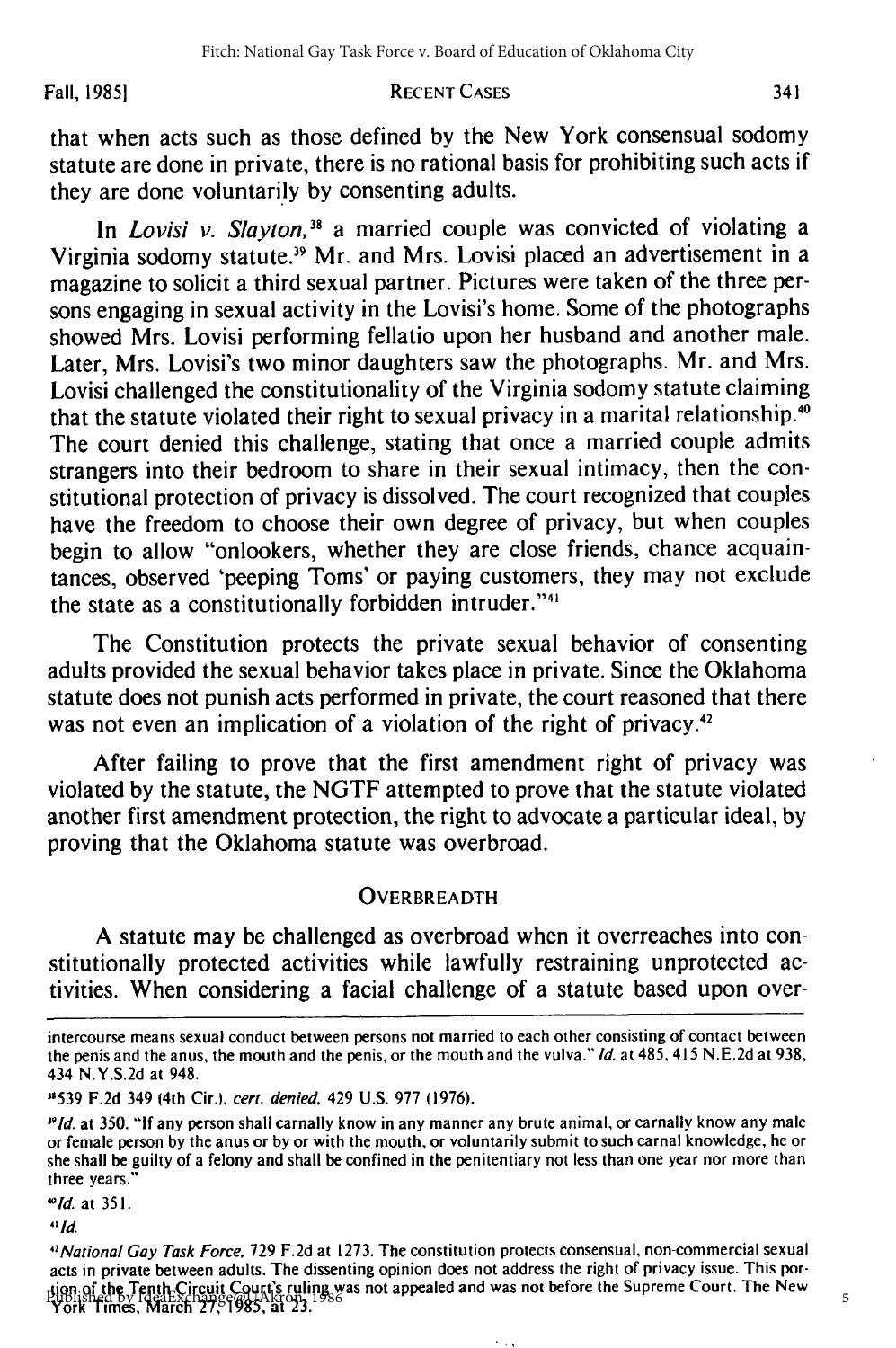breadth, the courts proceed cautiously for fear that the invalidation of a statute may interfere unnecessarily with a state regulatory program.<sup>43</sup> Therefore, a court will not totally invalidate a statute unless it is not "readily subject to a narrowing construction by the state courts and its deterrent effect on legitimate expression is both real and substantial."<sup>44</sup>

Because of the courts' reluctance to invalidate a statute or a part of a statute unless it unconstitutionally limits expression, the Tenth Circuit Court invalidated only the part of the Oklahoma statute that it found was overbroad.

The Oklahoma statute provided punishment for "public homosexual conduct."<sup>45</sup> Public homosexual conduct is defined as "advocating, soliciting, imposing, encouraging or promoting public or private homosexual activity in a manner that creates a substantial risk that such conduct will come to the attention of school children or school employees."<sup>46</sup> Advocacy is protected by the first amendment unless the advocacy of a particular ideal results in an imminent lawless action.<sup>47</sup>

The Tenth Circuit Court recognized that "encouraging" and "promoting," like "advocating," do not imply a threat of imminent action.<sup>48</sup> Thus, the court struck down Section B of the statute, claiming that it was severable from the remaining portion of the statute.<sup>49</sup> A teacher who advocates the repeal of an antisodomy statute via the local media would be violating Section B of the statute, because there would be a substantial risk of the statement coming to the attention of school children. Such statements are protected by the first amendment of the Constitution. ° It would be unfair and unconstitutional to require all teachers to restrict their expression.<sup>51</sup>

The dissenting judge, Judge Barrett, did not agree on this point. He stated that

[any teacher who advocates, solicits, encourages or promotes the practice of sodomy in a manner that creates a substantial risk that such conduct will come to the attention of school children or school employees is in fact and in truth inciting school children to participate in the abominable and detestable crime against nature.<sup>52</sup>

342

https://i*lthe.*aexchange.uakron.edu/akronlawreview/vol19/iss2/9

*5 2 National* Gay Task Force. 729 F.2d at 1276; see Baker, 553 F. Supp. 1121. "At least **5%** of American

<sup>&#</sup>x27;Erznozik v. City of Jacksonville, 422 U.S. 205, 216 (1975).

*<sup>&</sup>quot;Id.*

*<sup>&</sup>quot;See supra* note 9.

 $\lq d$ .

<sup>&#</sup>x27;Brandenberg v. Ohio, 395 U.S. 444 (1969). "The constitutional guarantees of free speech and free press do not permit a State to forbid or proscribe advocacy of **. .** . law violation except where such advocacy is directed to inciting or producing imminent lawless action and is likely to incite or produce such action." Id. at 447.

*<sup>&#</sup>x27;National* Gay Task Force, 729 F.2d at 1274.

<sup>9</sup> **Id.**

 $^{50}$ ld.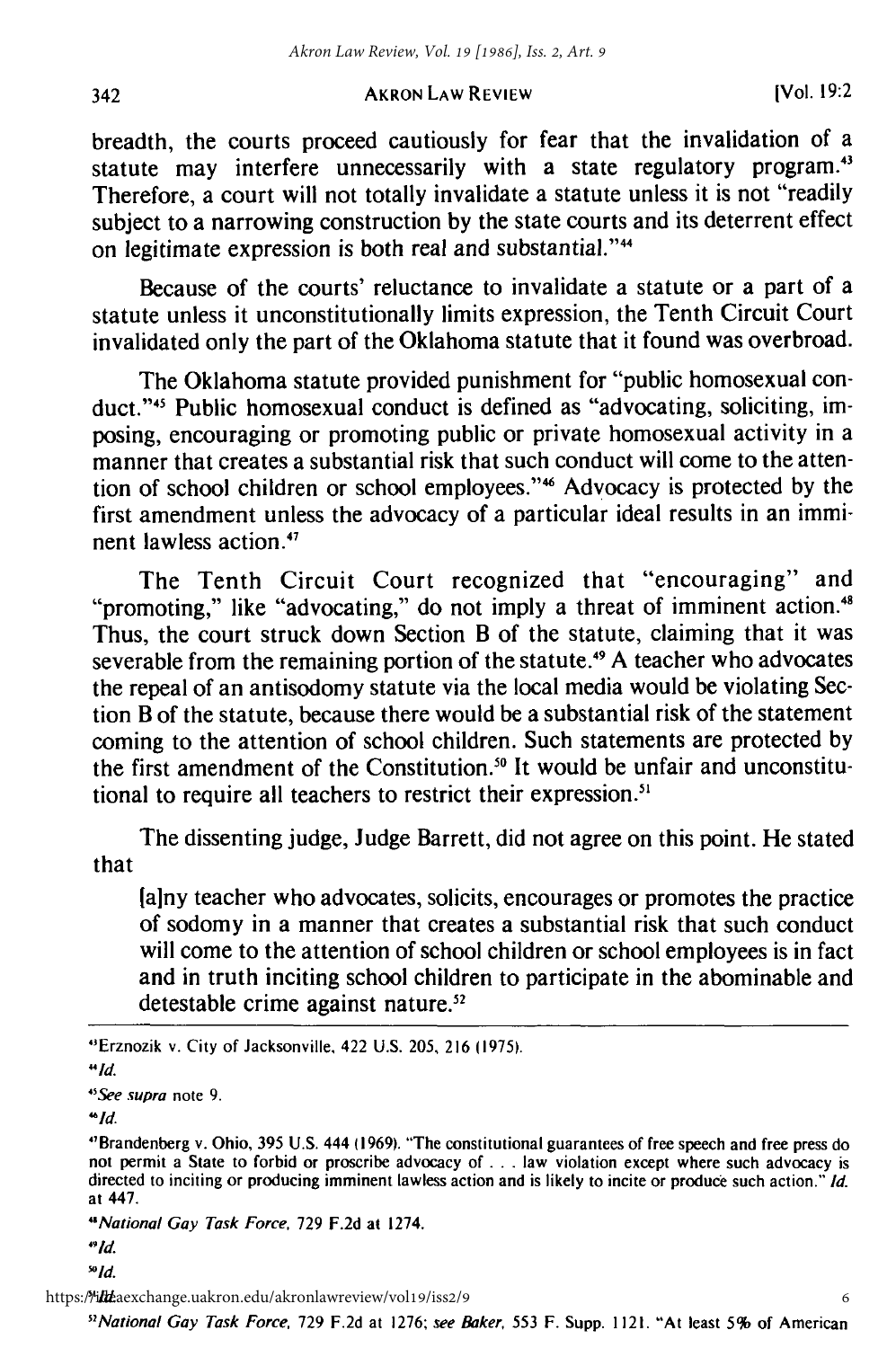#### **Fall, RECENT CASES 1985]**

Judge Barrett further stated that advocacy of homosexuality is considered inciting because it has the possibility of coming to the attention of school children.<sup>53</sup>

The NGTF claimed victory on the first amendment overbreadth issue, but made another first amendment challenge charging that the Oklahoma statute violated the establishment clause.

## **ESTABLISHMENT CLAUSE**

The establishment clause<sup>54</sup> of the first amendment requires the government to not aid or establish a religion. When a law is challenged by the establishment clause, it must pass a three prong test:

- **(1)** it must have a secular purpose;
- (2) it must have a primary secular effect; and
- **(3)** it must not involve the government in excessive entanglement with religion.<sup>55</sup>

A statute does not violate the establishment clause if it has a secular purpose, if its primary effect does not advance or inhibit religion, and if it does not promote an excessive entanglement with religion.<sup>56</sup> The Supreme Court had held that a statute does not violate the establishment clause because it "happens to coincide or harmonize with the tenets of some or all religions."<sup>57</sup>

The Tenth Circuit Court affirmed the ruling of the district court, stating that the Oklahoma statute does not violate the establishment clause.<sup>58</sup> Since the statute did not espouse one particular form of religion it was irrelevant that it happened to harmonize with the beliefs of some or all religions. The Oklahoma statute thus did not violate the establishment clause.

After exhausting all issues challenging that the statute violates the first amendment, the NGTF challenged the statute on fourteenth amendment grounds.

## **VOID** FOR **VAGUENESS**

*Village of Hoffman Estates v. Flipside, Hoffman Estates, Inc."* detailed

<sup>56</sup> Harris v. McRae, 448 U.S. 297, 319, reh'g denied, 448 U.S. 917 (1980).

males are exclusive or obligatory homosexuals — those who have no heterosexual experiences and no desire to change. Obligatory homosexuality is not a matter of choice: it is fixed at an early age. The overwhelming majority of experts agree that individuals become homosexuals because of biological or genetic factors, or environmental conditioning, or a combination of these causes." *Id.* at 1129; "There is no basis to assume that criminal laws **...** reduce the number of homosexuals." Id. at 1130.

<sup>&</sup>quot;National Gay Task Force, 729 F.2d at 1277.

<sup>-&</sup>quot;U.S. **CONST.** amend. **I,** supra note 2.

<sup>&</sup>quot;NOWAK. ROTUNDA. YOUNG. HANDBOOK ON **CONSTITUTIONAL** LAW 851 (1978).

<sup>&</sup>quot;McGowan v. Maryland, 366 U.S. 420, 442 (1961).

<sup>&</sup>quot;National Gay Task Force. 729 F.2d at 1273.

P455isUeSI 1489;loreth:ghdenye@UAS6rbhS1950 (1980)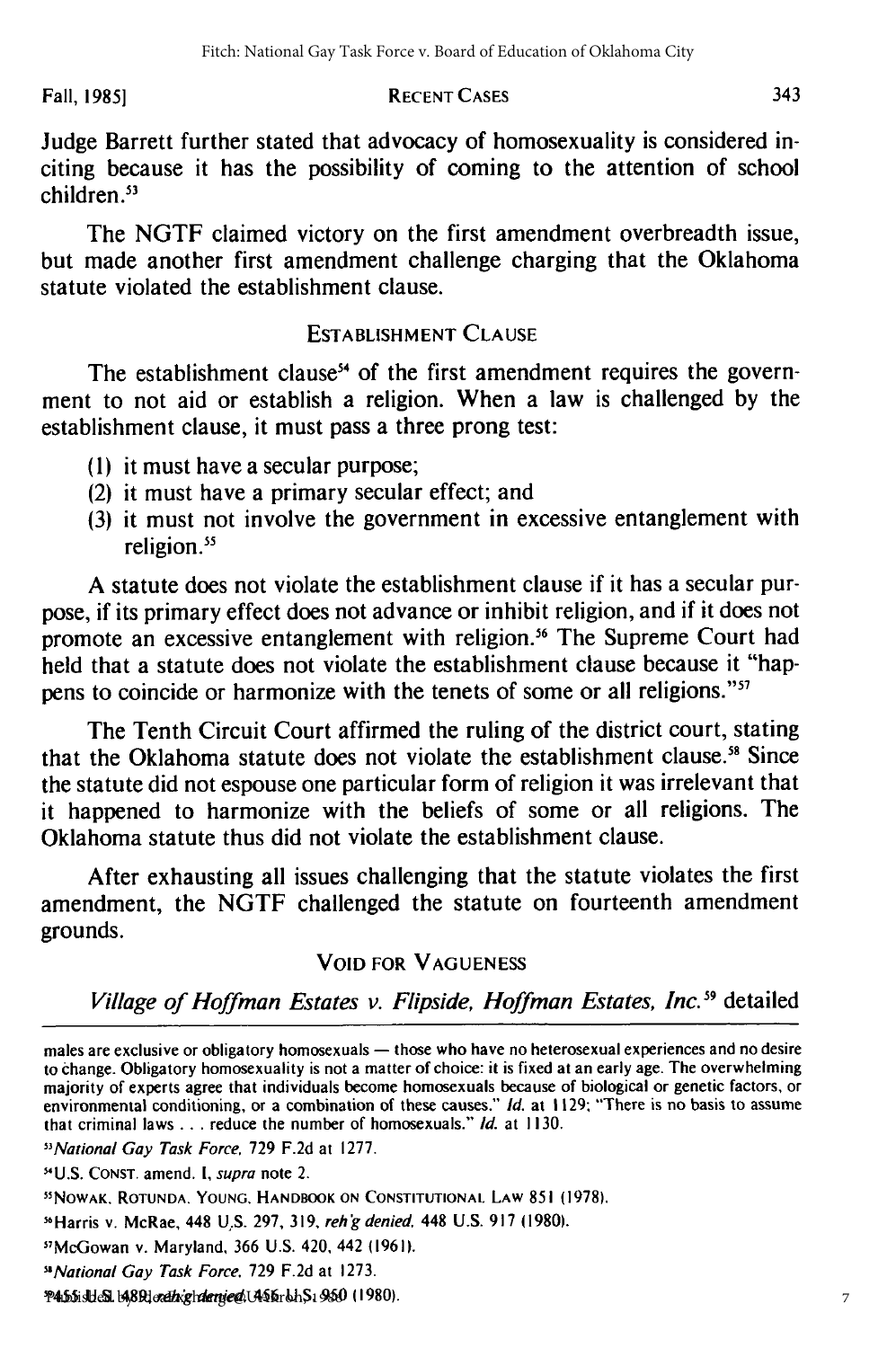the standards for the unconstitutionality of a statute based upon vagueness.

**A** law that does not reach constitutionally protected conduct and therefore satisfies the overbreadth test may nevertheless be challenged on its face as unduly vague in violation of due process. To succeed, however, the complainant must demonstrate that the law is impermissibly vague in all of its applications.<sup>60</sup>

The NGTF challenged that the statute violated the fourteenth amendment<sup>61</sup> **by** infringing upon the plaintiff's right to due process. In an inquiry into this issue, the court must first determine whether the statute reaches a "substantial amount of constitutionally protected conduct."<sup>62</sup> Only if the statute is not overbroad may the court examine the statute for vagueness.<sup>63</sup> To succeed on a vagueness claim, the plaintiff must prove that the statute is "impermissibly vague in all of its applications."" **A** person who takes part in conduct which is clearly proscribed cannot complain of the vagueness of the law as it is applied to the conduct of others.<sup>65</sup>

The **NGTF** attempted to prove that the Oklahoma statute was impermissibly vague as it is applied to public homosexual activity.<sup>66</sup> The Tenth Circuit Court rejected the void for vagueness argument because the **NGTF** made "no showing"<sup>67</sup> that the statute was impermissibly vague. Cases<sup>68</sup> in Oklahoma have clearly defined what acts the Oklahoma Crime Against Nature<sup>69</sup> proscribes.<sup>70</sup>

Although the **NGTF** did not succeed with its void for vagueness claim, it challenged the Oklahoma statute on another fourteenth amendment claim, the right to equal protection.

<sup>65</sup> *Id.* at 495. Vagueness must be determined according to the circumstances of each case.

*"National* Gay Task Force. **729 F.2d** at **1273.**

*-* **Id.**

**"OKLA. STAr. tit. 21, § 886 (1910).** "Every person who is guilty of the detestable and abominable crime against nature, committed with mankind or with a beast, is punishable **by** imprisonment in the penitentiary not exceeding ten **(10)** years."

'Wainwright v. Stone, 414 **U.S.** 21 **(1973),** held that a similar Florida statute was not void for vagueness https://ideaexchange.uakronlawreview/volt19/3/21.119/3/, held that a similar Florida statute was not vold for vaguenc<br>https://ideaexchange.uakronlawreview/vol19/iss2/9/iss2/9/e-applied to both oral and anal copulation.

344

*l'id.* at 497.

**<sup>&</sup>quot;U.S. CONST.** amend. XIV, **§ I.**

**All** persons born or naturalized in the United States and subject to the jurisdiction thereof, are citizens of the United States and of the State wherein they reside. No State shall make or enforce any law which shall abridge the privileges or immunities of citizens of the United States: nor shall any State deprive any person of life, liberty or property, without due process of law: nor deny to any person within its jurisdiction the equal protection of the laws.

*<sup>62</sup>* Village **of** Hoffman **Estates.** 455 **U.S.** at 494.

**<sup>&#</sup>x27;lid.** at 495.

*<sup>&#</sup>x27;Id.* at 497. This is accomplished **by** first examining the plaintiff's conduct and then analyzing other hypothetical applications of the law.

**<sup>&</sup>quot;** Berryman v. State, **283 P.2d 558 (OkI.** Crim. **App.),** appealdismised. **350 U.S. 878 (1955).** Abominable and detestable crimes against nature "include not only sodomy as defined at common law but all unnatural sexual copulation. including oral genital contact, or fellatio." **Id.** at **563.**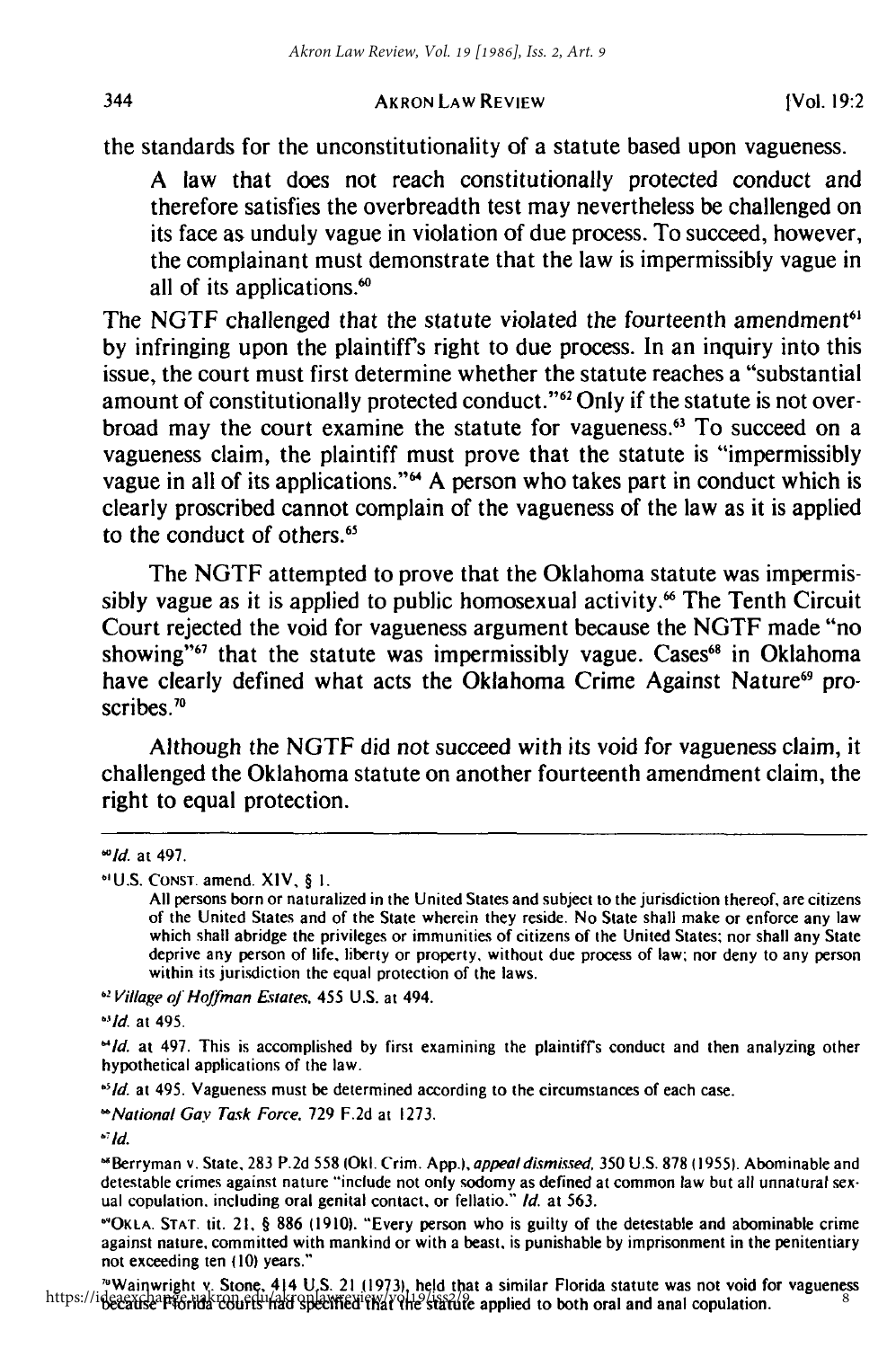**Fall, 19851**

#### RECENT CASES

## EQUAL PROTECTION

The equal protection clause of the United States Constitution<sup>71</sup> concerns the legality of statutory classifications of persons. This requires that individuals be treated in a manner similar to others. The requirement of the equal protection guarantee is met if the statutory classification is rationally related to valid statutory purposes."

The Tenth Circuit Court held that the NTGF's guarantee to equal protection was not violated **by** the Oklahoma statute. 73 The United States Supreme Court has not recognized that homosexuals, or a classification based upon choice of sexual partners, as a suspect class.<sup>74</sup> The court was reluctant to recognize homosexuals as a suspect class because in *Frontiero v. Richardson75* only four members of the Supreme Court accepted gender as a suspect classification. <sup>7</sup>**A** law which creates an inherently suspect class is subject to the strict scrutiny test<sup>77</sup> when it limits fundamental<sup>78</sup> constitutional rights. The rational relationship to legitimate state purposes test<sup>79</sup> is applied when a fundamental right or suspect class is not involved.<sup>80</sup>

Therefore, the court applied "something less than a strict scrutiny test."<sup>31</sup> Relying upon *Ambach v. Norwick*,<sup>82</sup> the court found that the state government has a compelling interest in not allowing public homosexuals or public advocacy of homosexuality to influence school children.<sup>83</sup> "Surely a school may fire a teacher for engaging in an indiscreet public act of oral or anal inter-

"National Gay Task Force, 729 F.2d at 1273.

""Suspect" classifications are those based upon: gender, Frontiero v. Richardson, 411 U.S. 677 (1973); alienage, Graham v. Richardson, 403 U.S. 365 **(1971);** race, Loving v. Virginia, **388** U.S. **I** 1(1967); national origin, Oyama v. California, 332 U.S. **633** (1948);.

"Frontiero, 411 U.S. 677 (1973).

"National Gay Task Force. 729 F.2d at 1273.

"The strict scrutiny test requires the government to show that it is pursuing a compelling end, the value of which is so great that **it** justifies the limitation of fundamental values.

"Recognized fundamental rights are sex, child rearing, child bearing and marriage.

"The rational relationship test questions whether the classification bears a rational relationship to an end of the government which is not prohibited **by** the Constitution. City of New Orleans v. Dukes, 427 U.S. 297 (1976).

*\$'Baker,* 533 F. Supp. at 1273.

"National Gay Task Force, 729 F.2d at 1273.

"2441 U.S. 68 (1979). This case held that a law forbidding certification of a public school teacher because the applicant is not a United States citizen does not violate the equal protection clause because public school teachers come within governmental function principle such that the law bears a rational relationship to a legitimate state interest.

<sup>834</sup>Public education, like the police function, fulfills a most fundamental obligation of government to its constituency. The importance of public schools in the preparation of individuals for participation as citizens and in the preservation of the values on which our society rests, long has been recognized by our decisions." **Id.** at **76.** Published by IdeaExchange@UAkron, 1986

*I'See* supra note 6 **1.**

<sup>&</sup>quot;Sustein, Public Values Private Interests, and the Equal Protection Clause, 5 SUP. **CT.** REV. 127, 130 (1982). This note discusses the history of equal protection cases and the various tests which are applied to equal protection cases.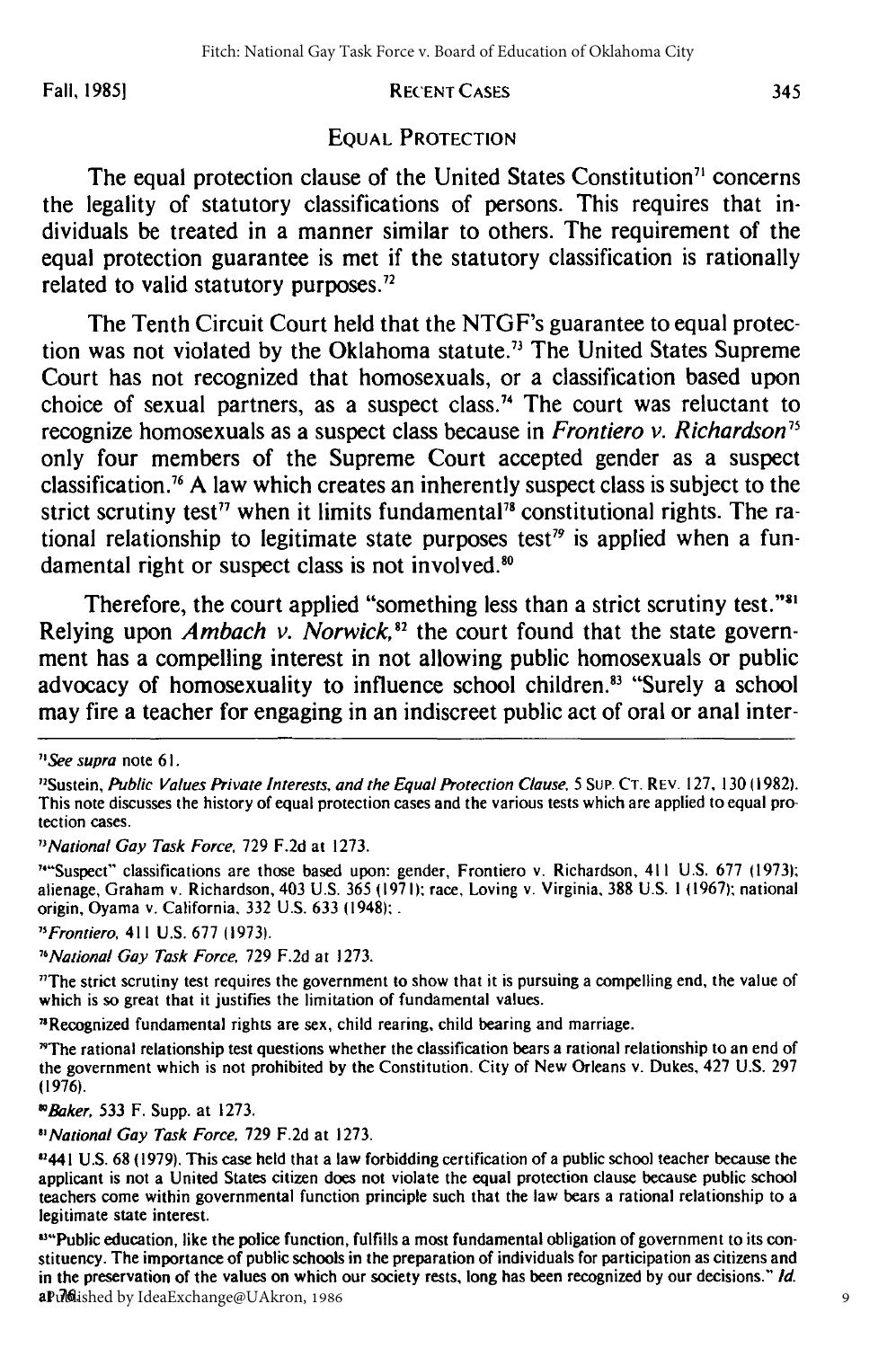course."<sup>84</sup>

When considering whether a violation of the equal protection clause has been made, the court must consider whether the state has an interest in upholding the statute which is more compelling than the group. or class of persons whose rights are being infringed. In *National Gay Task Force*,<sup>85</sup> the interests that the court balanced were the state's interest in protecting school children against the teachers' interest in their first and fourteenth amendment rights.

## **STATE'S INTEREST IN REGULATING TEACHERS' SPEECH**

The majority and the minority of the court differed in opinion over the issue of the state's interest in regulating teachers' speech. The majority contended that the "state's interest outweigh a teacher's interest only when the expression results in a material or substantial interference or disruption in the normal activities of the school."<sup>86</sup> Teachers nor students "shed their constitutional rights to freedom of speech or expression at the schoolhouse gate."<sup>87</sup> In *Tinker v. Des Moines Independent Community School District*,<sup>88</sup> the Supreme Court noted that fear or apprehension of disturbance is not great enough to overcome the constitutional right to freedom of speech.<sup>89</sup> To justify the prohibition of speech, the state must show "something more than a mere desire to avoid the discomfort and unpleasantness that always accompanies an unpopular viewpoint."<sup>90</sup> The Supreme Court has held that a teacher's first amendment rights may be limited only if the state proves that "some restriction is necessary to prevent the disruption of official functions or to ensure effective performance"<sup>91</sup> by the teacher.

The minority opinion, however, vehemently disagrees.<sup>92</sup> Oklahoma enacted this statute to protect its school children and teachers from any teacher who engages in public homosexual conduct or activity.<sup>93</sup> "To equate such 'restraint' on first amendment (sic) speech with the *Tinker* armband display and to require proof that advocacy of the act of sodomy will substantially interfere or disrupt normal school activities is a bow to permissiveness."<sup>94</sup>

*<sup>&#</sup>x27;National* Gay Task Force, **729 F.2d** at **1273.**

**<sup>&</sup>quot;Id.** at **1270.**

*<sup>&</sup>quot;Id.* at 1274.

<sup>&</sup>quot;Tinker v. Des Moines Indep. Community School Dist., 393 U.S. 503, 506 (1969).

*uld.*

*<sup>&</sup>quot;Id.* at 508.

*<sup>&</sup>quot;Id.* at 509.

<sup>&</sup>quot;National *Gay* Task *Force,* 729 F.2d 1270. "It is fundamental that the state legislative bodies, in the exercise of state police power, may enact reasonable regulations in the interest of public health, safety, morals and welfare over persons within state limits." Id. at 1275.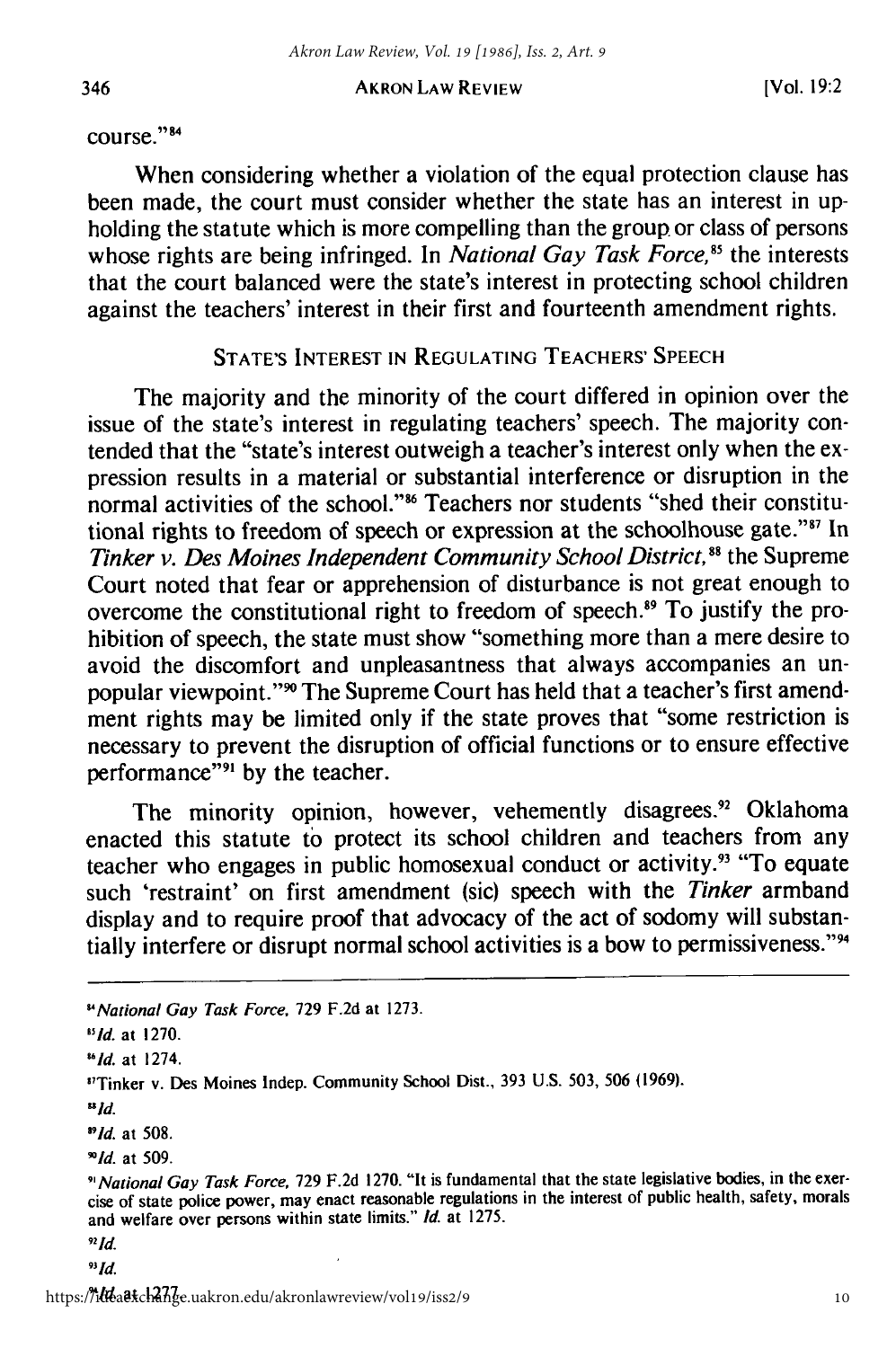Fall, **19851**

#### RECENT CASES

## JUSTICE POWELL'S ABSENCE

Supreme Court Justice Lewis F. Powell, Jr. took no part in the decision of this case because he was unable to hear oral argument<sup>95</sup> due to illness.<sup>96</sup> A tie resulted with the Court sharply divided four to four.<sup>97</sup> Justice Powell's absence and the tie vote caused the Court to affirm the Tenth Circuit Court's opinion.<sup>98</sup> Because no Supreme Court opinion was written, the views of the remaining members of the Court are also unavailable.

If Justice Powell had voted, *National Gay Task Force99* would have had precedential value and would have provided a cornerstone for subsequent litigation which has homosexuality as its central issue.<sup>100</sup> It is impossible to definitely determine what the outcome of the case would have been if Justice Powell was able to participate in the decision, but a prediction can be made by reviewing Justice Powell's personal background and by reading his opinions.'

Justice Powell's experience makes him attentive to school related issues and issues affecting education. As an advocate of education, Justice Powell served on the Richmond Public School Board for nine years and on the Virginia State Board of Education for one year.<sup>102</sup>

In *Plyler v. Doe,'03* a Texas law enabled the state to withhold from local school districts any state funds for the education of children who were illegal aliens and allowed local school districts to deny enrollment in public school to children who were illegal aliens. The children of illegal aliens challenged the Texas statute on the basis that it violated their right to equal protection of the law. The Court recognized that these children were entitled to equal protection of the law even though they are illegal aliens and are not members of a recognized suspect class.<sup>104</sup>

Justice Powell wrote a concurring opinion recognizing that although illegal alien children are not a suspect class, "Ithey are excluded only because of a status resulting from the violation by parents or guardians of our immigra-

*"See supra* note 7.

"Justice Powell missed oral argument in 56 cases due to recovery from surgery for prostrate cancer in January of 1985.

**11105** S.Ct. 1858 **(1985).**

"See supra, note **19.**

"729 F.2d 1270.

*"'See supra,* note 19.

<sup>101</sup> Because the right of privacy was not in issue before the Supreme Court, the following discussion is based upon Justice Powell's previous opinions about the equal protection clause.

<sup>102</sup> Oaks, Tribute to Lewis F. Powell, Jr., 68 VA. L. REV. 161 (1982).

"Colleagues who worked with Lewis Powell on the school boards of Richmond and the State of Virginia during the stressful desegregation battles of the sixties have described how all of his personal relations were permeated with his sense of fairness and consideration for others, his compassion, and his respect for the dignity of the human personality." **Id.** at 162.

03457 U.S. 202 **(1982),** rehg denied, 458 U.S. 1131 **(1982).**

Published by IdeaExchange@UAkron, 1986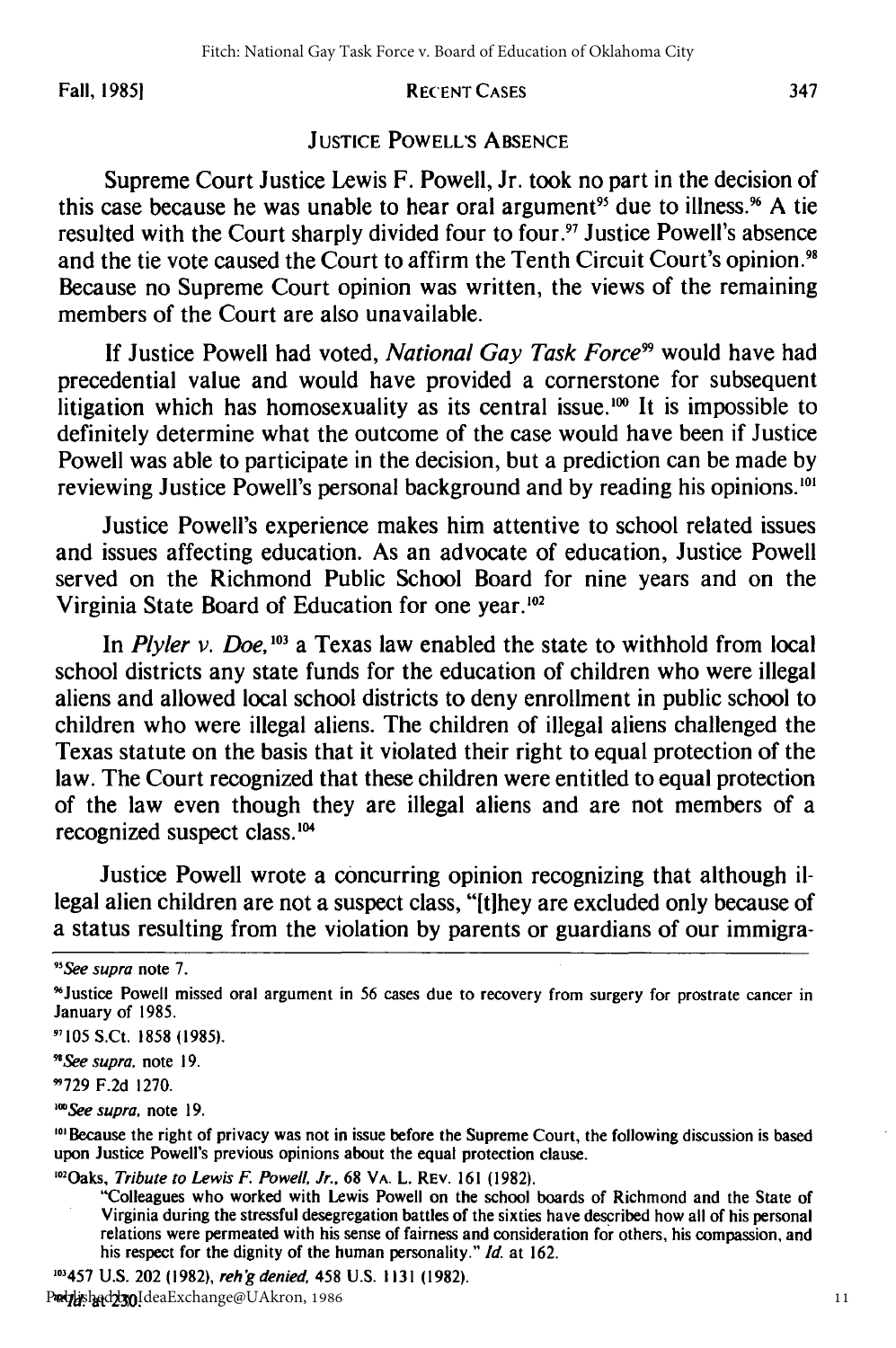tion laws and the fact that they remain in our country unlawfully." **105** He further states that a legislative classification that has the potential to create an underclass of citizens cannot be reconciled with the equal protection clause.<sup>106</sup> Because Texas' denial of education to the illegal alien children had no substantial relationship to any substantial state interest, Justice Powell concurred in striking down the statute. $107$ 

In *Frontiero v. Richardson*,<sup>108</sup> a married female Air Force officer challenged a statute which solely for administrative convenience made spouses of male members of uniformed services dependents for the purposes of obtaining larger living space and larger medical allowances. Spouses of female members were not considered dependents under this statute unless the officer's husband was dependent upon his wife for more than half of his support. The Court concluded that a classification based upon sex is inherently suspect<sup>109</sup> and held that the due process clause of the fifth amendment was violated.<sup>110</sup> Justice Powell concurred in this judgment, but did not agree that all classifications based upon sex are inherently suspect.<sup>111</sup> Since the passage of the equal rights amendment was pending at the time, he believed that the legislature should create a new suspect class.<sup>112</sup>

Justice Powell's reluctance to create an inherently suspect classification in *Plyler*<sup>113</sup> and *Frontiero*<sup>114</sup> probably would have been demonstrated in *National* Gay Task Force.<sup>115</sup> He would probably have applied something less than a strict scrutiny test to NGTF. Justice Powell's fundamental belief in education and its importance in American society probably would have caused him to side with the view demonstrated in *Ambach"6* and affirm the view of the Tenth Circuit Court.

## **CONCLUSION**

*National Gay Task Force*<sup>117</sup> poses a perplexing problem. The difficulty lies in evaluating at what point the teachers' expression becomes so disruptive as to

*1111d.* at **238.** *1"id.* at **239.**  $107$   $Id.$ 1-411 **U.S. 677 (1973).** *'" ld.* at **688.** *"Ild* at **690-91.** *'"Id.* at 691.  $112$  Id. at 692. <sup>113</sup> Plyler, 457 U.S. 202. "'Frontiero, 411 U.S. 677. <sup>115</sup> National Gay Task Force, 729 F.2d 1270. *"'Ambach,* 441 U.S. at 76. *"'National* Gay Task Force, **729 F.2d 1270.** https://ideaexchange.uakron.edu/akronlawreview/vol19/iss2/9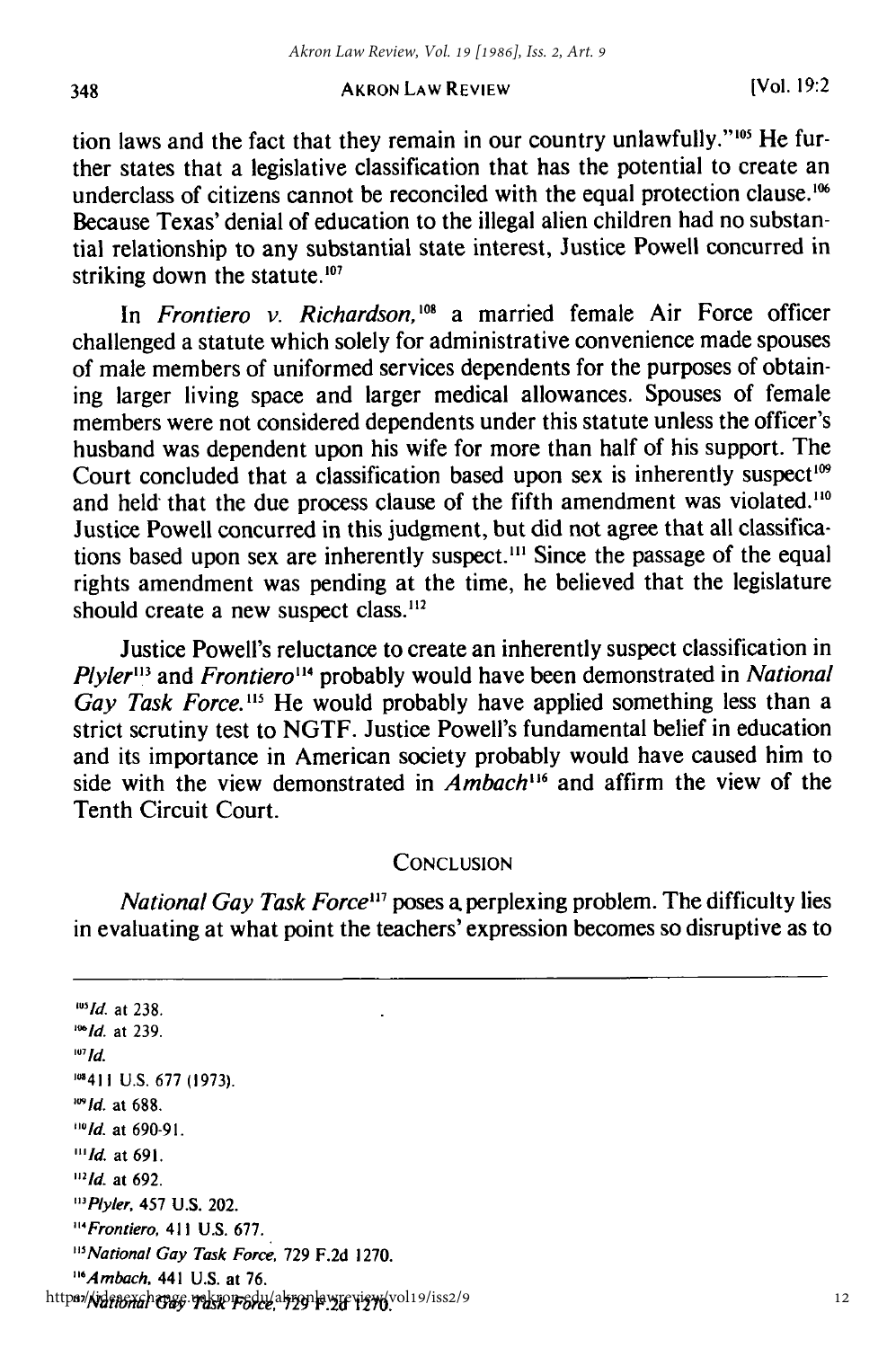## Fall, 1985] **RECENT CASES**

warrant the state's interference with the teachers' right to free speech. Although *National Gay Task Force*<sup>118</sup> upheld the portion of the statute allowing teacher dismissal for public homosexuality, it did show that some Justices of the Supreme Court are willing to affirm laws that inhibit the freedoms of homosexual teachers. Harvard Law Professor, Laurence Tribe, the attorney who argued the case on behalf of the NGTF before the United States Supreme Court said, "lilt is a signal that there will be no green light from this Court for laws silencing speech about homosexuality."<sup>119</sup>

SUSAN M. FITCH